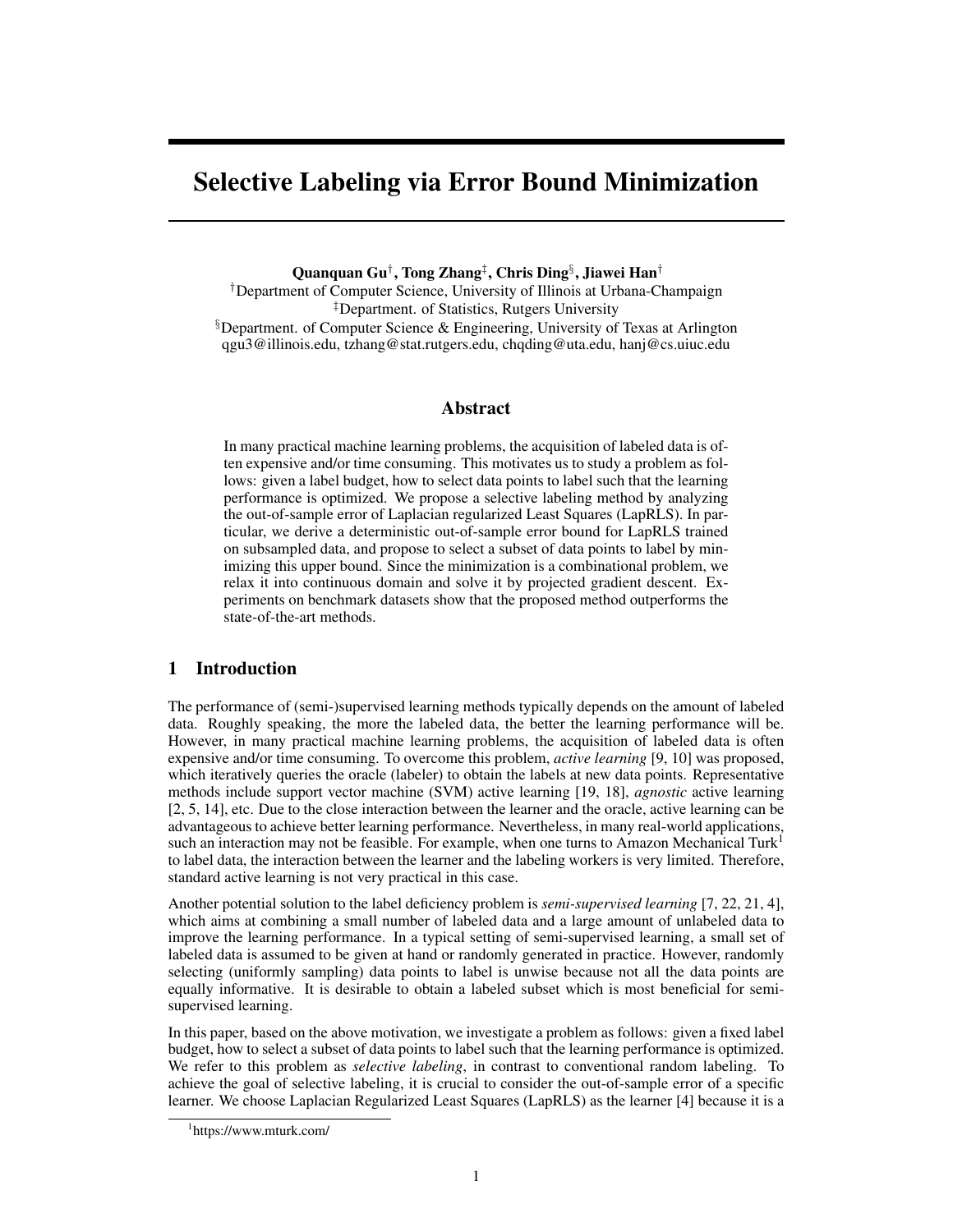state-the-art semi-supervised learning method, and takes many linear regression methods as special cases (e.g., ridge regression [15]). We derive a deterministic out-of-sample error bound for LapRLS trained on subsampled data, which suggests to select the data points to label by minimizing this upper bound. The resulting selective labeling method is a combinatorial optimization problem. In order to optimize it effectively and efficiently, we relax it into a continuous optimization problem, and solve it by projected gradient descent algorithm followed by discretization. Experiments on benchmark datasets show that the proposed method outperforms the state-of-the-art methods.

The remainder of this paper is organized as follows. In Section 2, we briefly review manifold regularization and LapRLS. In Section 3, we derive an out-of-sample error bound for LapRLS on subsampled data, and present a selective labeling criterion by minimizing the this bound, followed by its optimization algorithm. We discuss the connections between the proposed method and several existing experimental design approaches in Section 4. The experiments are demonstrated in Section 5. We conclude this paper in Section 6.

## 2 Review of Laplacian Regularized Least Squares

Given a data set  $\{(\mathbf{x}_1, y_1), \dots, (\mathbf{x}_n, y_n)\}$  where  $\mathbf{x}_i \in \mathbb{R}^d$  and  $y_i \in \{\pm 1\}$ , Laplacian Regularized Least Squares (LapRLS) [4] aims to learn a linear function  $f(\mathbf{x}) = \mathbf{w}^T \mathbf{x}$ . In order to estimate and preserve the geometrical and topological properties of the data, LapRLS [4] assumes that if two data points  $x_i$  and  $x_j$  are close in the intrinsic geometry of the data distribution, the labels of this two points are also close to each other. Let  $f(\mathbf{x})$  be a function that maps the original data point **x** in a compact submanifold *M* to R, we use  $||f||^2$   $\mathcal{A} = \int_{\mathbf{x} \in \mathcal{M}} || \nabla \mathcal{M} f||^2 d\mathbf{x}$  to measure the smoothness of *f* along the geodesics in the intrinsic manifold of the data, where *▽Mf* is the gradient of *f* along the manifold M. Recent study on spectral graph theory [8] has demonstrated that  $||f||_{\mathcal{M}}^2$  can be discretely approximated through a nearest neighbor graph on a set of data points. Given an affinity matrix  $\dot{W} \in \mathbb{R}^{n \times n}$  of the graph,  $||f||^2_{\mathcal{M}}$  is approximated as:

$$
||f||_{\mathcal{M}}^{2} \approx \frac{1}{2} \sum_{ij} ||f_{i} - f_{j}||_{2}^{2} W_{ij} = \mathbf{f}^{T} \mathbf{L} \mathbf{f},
$$
\n(1)

where  $f_i$  is a shorthand for  $f(\mathbf{x}_i)$ ,  $\mathbf{f} = [f_1, \dots, f_n]^T$ , **D** is a diagonal matrix, called degree matrix, with  $D_{ii} = \sum_{j=1}^{n} W_{ij}$ , and  $\hat{\bf{L}} = {\bf{D}} - {\bf{W}}$  is the combinatorial graph Laplacian [8]. Eq. (1) is called *Manifold Regularization*. Intuitively, the regularization incurs a heavy penalty if neighboring points **x***<sup>i</sup>* and **x***<sup>j</sup>* are mapped far apart.

Based on manifold regularization, LapRLS solves the following optimization problem,

$$
\arg\min_{\mathbf{w}} \frac{1}{2} ||\mathbf{X}^T \mathbf{w} - \mathbf{y}||_2^2 + \frac{\lambda_A}{2} ||\mathbf{w}||_2^2 + \frac{\lambda_I}{2} \mathbf{w}^T \mathbf{X} \mathbf{L} \mathbf{X}^T \mathbf{w},\tag{2}
$$

where  $\lambda_A, \lambda_I > 0$  are positive regularization parameters,  $\mathbf{X} = [\mathbf{x}_1, \dots, \mathbf{x}_n]$  is the design matrix,  $\mathbf{y} = [y_1, \dots, y_n]^T$  is the response vector,  $||\mathbf{w}||_2$  is  $\ell_2$  regularization of linear function, and  $\mathbf{w}^T \mathbf{X} \mathbf{L} \mathbf{X}^T \mathbf{w}$  is manifold regularization of  $f(\mathbf{x}) = \mathbf{w}^T \mathbf{x}$ . When  $\lambda_I = 0$ , LapRLS reduces to ridge regression [15]. A bias term *b* can be incorporated into the form by expanding the weight vector and input feature vector as  $\mathbf{w} \leftarrow [\mathbf{w}; b]$  and  $\mathbf{x} \leftarrow [\mathbf{x}; 1]$ . Note that Eq. (2) is a supervised version of LapRLS, because only labeled data are used in manifold regularization. Although our derivations are based on this version in the rest of the paper, the results can be extended to semi-supervised version of LapRLS straightforwardly.

## 3 The Proposed Method

#### 3.1 Problem Formulation

The generic problem of selective labeling is as follows. Given a set of data points  $\mathcal{X} =$  $\{x_1, \ldots, x_n\}$ , namely the pool of candidate data points, our goal is to find a subsample  $\mathcal{L} \subset$  ${1, \ldots, n}$ , which contains the most informative  $|\mathcal{L}| = l$  points.

To derive a selective labeling approach for LapRLS, we first derive an out-of-sample error bound of LapRLS.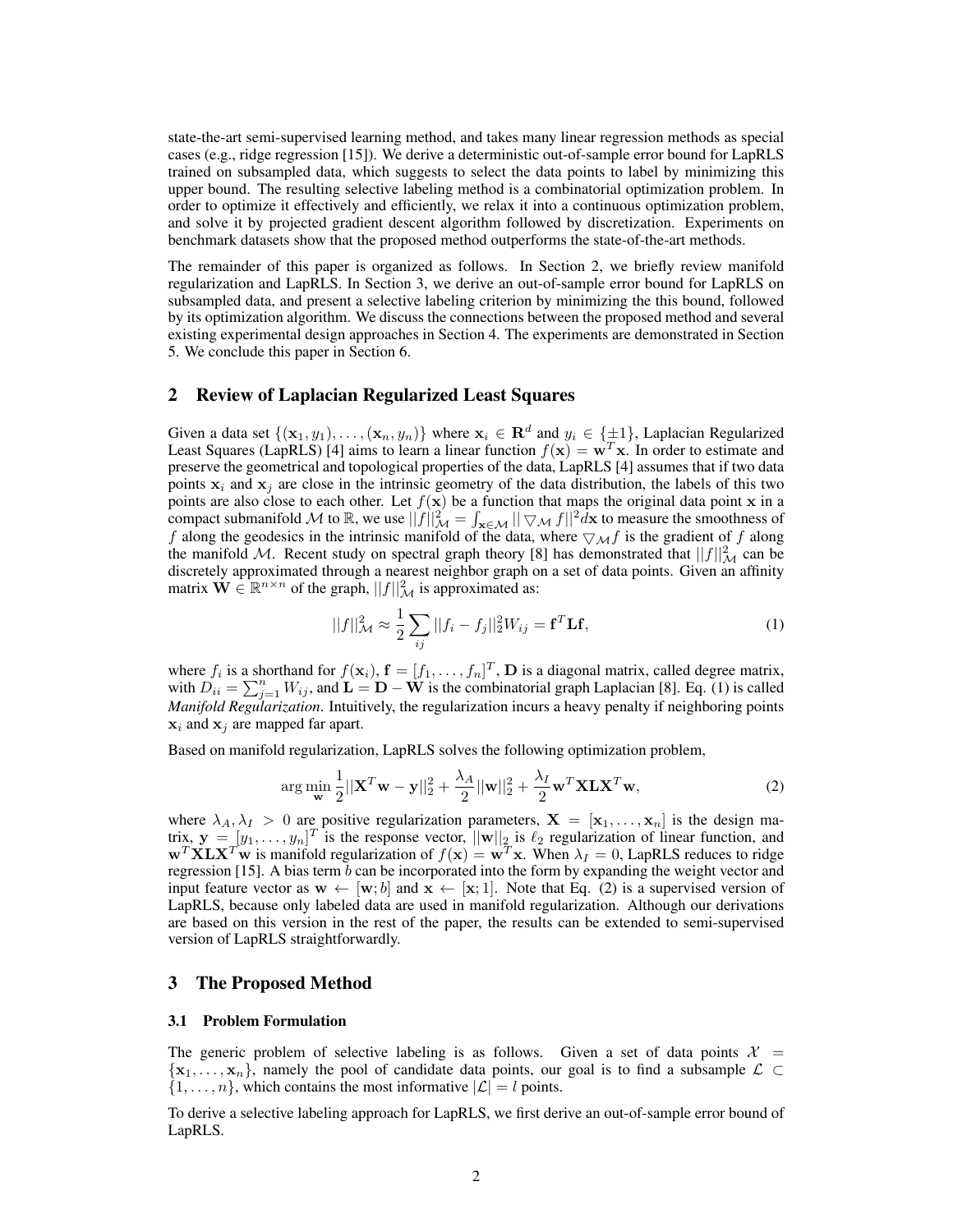#### 3.2 Out-of-Sample Error Bound of LapRLS

We define the function class of LapRLS as follows.

**Definition 1.** The function class of LapRLS is  $\mathcal{F}_B = \{ \mathbf{x} \to \mathbf{w}^T\mathbf{x} \mid \lambda_A ||\mathbf{w}||_2^2 + \lambda_I \mathbf{w}^T\mathbf{X}\mathbf{L}\mathbf{X}^T\mathbf{w} \leq$ *B*<sup>}</sup>*, where*  $\mathbf{X} = [\mathbf{x}_1, \dots, \mathbf{x}_n]$ *, and*  $B > 0$  *is a constant.* 

Consider the following linear regression model,

$$
y = X^T w^* + \epsilon,
$$
 (3)

where  $\mathbf{X} = [\mathbf{x}_1, \dots, \mathbf{x}_n]$  is the design matrix,  $\mathbf{y} = [y_1, \dots, y_n]^T$  is the response vector,  $\mathbf{w}^*$  is the true weight vector which is unknown, and  $\epsilon = [\epsilon_1, \dots, \epsilon_n]^T$  is the noise vector with  $\epsilon_i$  an unknown noise with zero mean. We assume that different observations have noises that are independent, but with equal variance  $\sigma^2$ .

Moreover, we assume that the true weight vector **w***<sup>∗</sup>* satisfies

$$
\lambda_A ||\mathbf{w}^*||_2^2 + \lambda_I (\mathbf{w}^*)^T \mathbf{X} \mathbf{L} \mathbf{X}^T \mathbf{w}^* \le B,
$$
\n(4)

which implies that the true hypothesis belongs to the function class of LapRLS in Definition 1. In this case, the approximation error vanishes and the excess error equals to the estimation error. Note that this assumption can be relaxed with more effort, under which we can derive a similar error bound as below. For simplicity, the following derivations are built upon the assumption in Eq. (4).

In selective labeling, we are interested in estimating **w***<sup>∗</sup>* using LapRLS in Eq. (2) from a subsample  $\mathcal{L} \in \{1, \ldots, n\}$ . Denote the subsample of **X** by  $\mathbf{X}_{\mathcal{L}}$ , the subsample of **y** by  $\mathbf{y}_{\mathcal{L}}$ , and the subsample of  $\epsilon$  by  $\epsilon_{\mathcal{L}}$ . The solution of LapRLS is given by

$$
\hat{\mathbf{w}}_{\mathcal{L}} = (\mathbf{X}_{\mathcal{L}} \mathbf{X}_{\mathcal{L}}^T + \lambda_A \mathbf{I} + \lambda_I \mathbf{X}_{\mathcal{L}} \mathbf{L}_{\mathcal{L}} \mathbf{X}_{\mathcal{L}}^T)^{-1} \mathbf{X}_{\mathcal{L}} \mathbf{y}_{\mathcal{L}},
$$
\n(5)

where **I** is an identity matrix,  $\mathbf{L}_{\mathcal{L}}$  is the graph Laplacian computed based on  $\mathbf{X}_{\mathcal{L}}$ , which is a principal submatrix of **L**.

In the following, we will present a deterministic out-of-sample error bound for LapRLS trained on the subsampled data, which is among the main contributions of this paper.

**Theorem 2.** For any fixed  $\mathbf{V} = [\mathbf{v}_1, \dots, \mathbf{v}_m]$  and  $\mathbf{X} = [\mathbf{x}_1, \dots, \mathbf{x}_n]$ , and a subsample  $\mathcal{L}$  of  $\mathbf{X}$ *, the expected error of LapRLS trained on L in predicting the true response* **V***<sup>T</sup>* **w***<sup>∗</sup> is upper bounded as*  $\mathbb{E}||\mathbf{V}^T\hat{\mathbf{w}}_{\mathcal{L}}-\mathbf{V}^T\mathbf{w}^*||_2^2 \leq (B+\sigma^2)tr\left(\mathbf{V}^T(\mathbf{X}_{\mathcal{L}}\mathbf{X}_{\mathcal{L}}^T+\lambda_A\mathbf{I}+\lambda_I\mathbf{X}_{\mathcal{L}}\mathbf{L}_{\mathcal{L}}\mathbf{X}_{\mathcal{L}}^T)^{-1}\mathbf{V}\right)$ *.* (6)

*Proof.* Let  $M_{\mathcal{L}} = \lambda_A \mathbf{I} + \lambda_I \mathbf{X}_{\mathcal{L}} \mathbf{L}_{\mathcal{L}} \mathbf{X}_{\mathcal{L}}^T$ . Given  $\mathcal{L}$ , the expected error (where the expectation is w.r.t.  $\epsilon_L$ ) is given by

$$
\mathbb{E}||\mathbf{V}^T \hat{\mathbf{w}}_{\mathcal{L}} - \mathbf{V}^T \mathbf{w}^*||_2^2
$$
\n
$$
= \mathbb{E}||\mathbf{V}^T (\mathbf{X}_{\mathcal{L}} \mathbf{X}_{\mathcal{L}}^T + \mathbf{M}_{\mathcal{L}})^{-1} \mathbf{X}_{\mathcal{L}} \mathbf{y}_{\mathcal{L}} - \mathbf{V}^T \mathbf{w}^*||_2^2
$$
\n
$$
= \underbrace{||\mathbf{V}^T (\mathbf{X}_{\mathcal{L}} \mathbf{X}_{\mathcal{L}}^T + \mathbf{M}_{\mathcal{L}})^{-1} \mathbf{X}_{\mathcal{L}} \mathbf{X}_{\mathcal{L}}^T \mathbf{w}^* - \mathbf{V}^T \mathbf{w}^*||_2^2}_{A_1} + \underbrace{\mathbb{E}||\mathbf{V}^T (\mathbf{X}_{\mathcal{L}} \mathbf{X}_{\mathcal{L}}^T + \mathbf{M}_{\mathcal{L}})^{-1} \mathbf{X}_{\mathcal{L}} \epsilon_{\mathcal{L}}||_2^2, (7)
$$

where the second equality follows from  $y_L = X_L w^* + \epsilon_L$ . Now we bound the two terms in the right hand side respectively.

The first term is bounded by

$$
A_1 = ||\mathbf{V}^T (\mathbf{X}_{\mathcal{L}} \mathbf{X}_{\mathcal{L}}^T + \mathbf{M}_{\mathcal{L}})^{-1} \mathbf{M}_{\mathcal{L}} \mathbf{w}^*||_2^2 \le ||\mathbf{V}^T (\mathbf{X}_{\mathcal{L}} \mathbf{X}_{\mathcal{L}}^T + \mathbf{M}_{\mathcal{L}})^{-1} \mathbf{M}_{\mathcal{L}}^{\frac{1}{2}}||_F^2 ||\mathbf{M}_{\mathcal{L}}^{\frac{1}{2}} \mathbf{w}^*||_2^2
$$
  
\n
$$
= B \text{tr} \left( \mathbf{V}^T (\mathbf{X}_{\mathcal{L}} \mathbf{X}_{\mathcal{L}}^T + \mathbf{M}_{\mathcal{L}})^{-1} \mathbf{M}_{\mathcal{L}} (\mathbf{X}_{\mathcal{L}} \mathbf{X}_{\mathcal{L}}^T + \mathbf{M}_{\mathcal{L}})^{-1} \mathbf{V} \right)
$$
  
\n
$$
\le B \text{tr} \left( \mathbf{V}^T (\mathbf{X}_{\mathcal{L}} \mathbf{X}_{\mathcal{L}}^T + \mathbf{M}_{\mathcal{L}})^{-1} \mathbf{V} \right)
$$
(8)

where the first inequality is due to Cauchy Schwarz's inequality, and the second inequality follows from dropping the negative term.

Similarly, the second term can be bounded by

$$
A_2 \leq \sigma^2 tr \left( \mathbf{V}^T (\mathbf{X}_{\mathcal{L}} \mathbf{X}_{\mathcal{L}}^T + \mathbf{M}_{\mathcal{L}})^{-1} \mathbf{X}_{\mathcal{L}} \mathbf{X}_{\mathcal{L}}^T (\mathbf{X}_{\mathcal{L}} \mathbf{X}_{\mathcal{L}}^T + \mathbf{M}_{\mathcal{L}})^{-1} \mathbf{V} \right) \leq \sigma^2 tr \left( \mathbf{V}^T (\mathbf{X}_{\mathcal{L}} \mathbf{X}_{\mathcal{L}}^T + \mathbf{M}_{\mathcal{L}})^{-1} \mathbf{V} \right),
$$
\n(9)

where the first equality uses  $\mathbb{E}[\epsilon_{\mathcal{L}} \epsilon_{\mathcal{L}}^T] \leq \sigma^2 \mathbf{I}$ , and it becomes equality if  $\epsilon_i$  are independent and identically distributed (i.i.d.). Combing Eqs. (8) and (9) completes the proof. □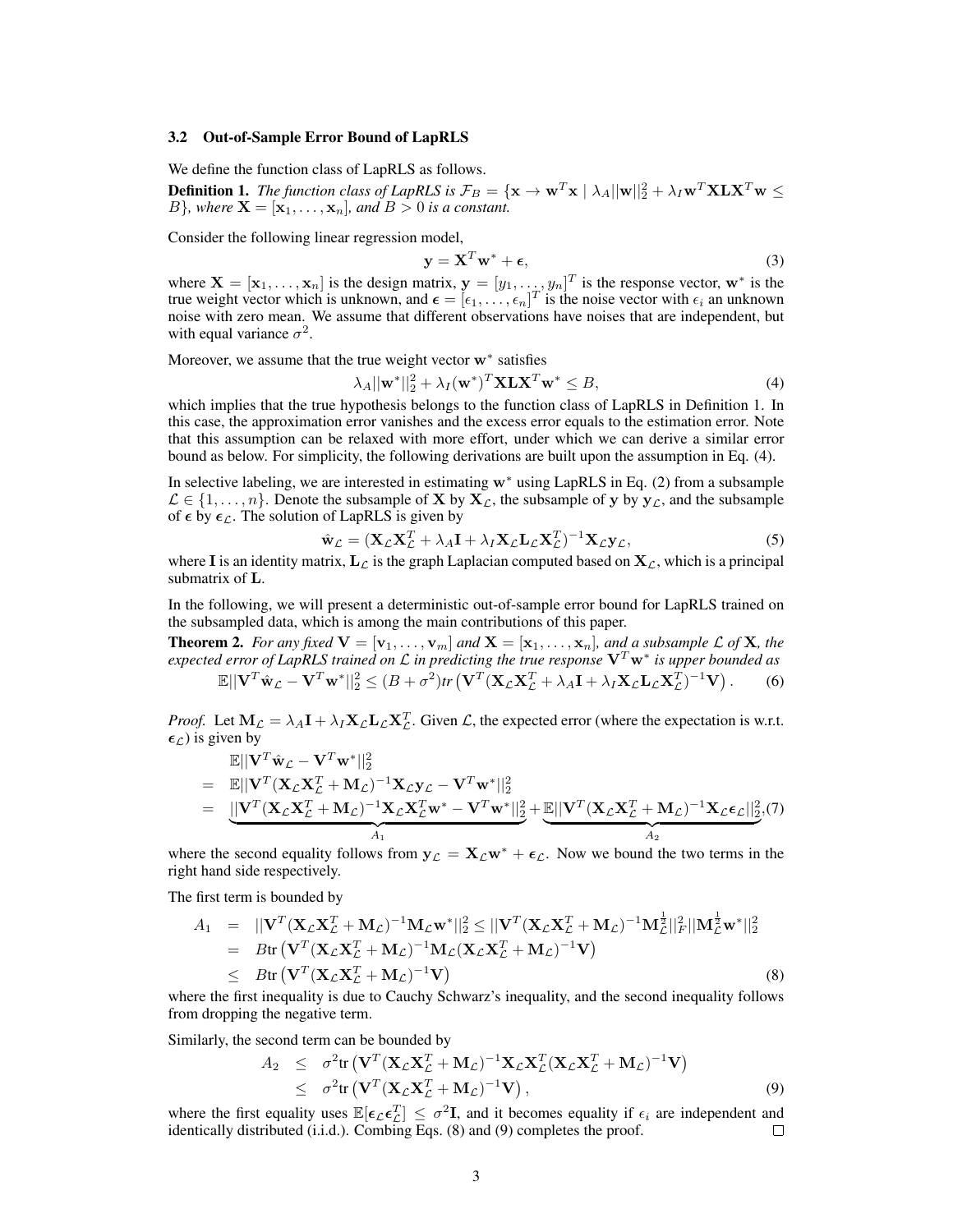Note that in the above theorem, the sample **V** could be either the same as or different from the sample **X**. Sometimes, we are also interested in the expected estimation error of **w***<sup>∗</sup>* as follows.

Theorem 3. *For any fixed* **X***, and a subsample L of* **X***, the expected error of LapRLS trained on L in estimating the true weight vector* **w***<sup>∗</sup> is upper bounded as*

$$
\mathbb{E}||\hat{\mathbf{w}}_{\mathcal{L}} - \mathbf{w}^*||_2^2 \le (B + \sigma^2)tr\left( (\mathbf{X}_{\mathcal{L}} \mathbf{X}_{\mathcal{L}}^T + \lambda_A \mathbf{I} + \lambda_I \mathbf{X}_{\mathcal{L}} \mathbf{L}_{\mathcal{L}} \mathbf{X}_{\mathcal{L}}^T)^{-1} \right) \tag{10}
$$

The proof of this theorem follows similar derivations of Theorem 2.

#### 3.3 The Criterion of Selective Labeling

From Theorem 2, we can see that given a subsample  $\mathcal L$  of  $X$ , the expected prediction error of LapRLS on **V** is upper bounded by Eq. (6). In addition, the right hand side of Eq. (6) does not depend on the labels, i.e., **y**. More importantly, the error bound derived in this paper is deterministic, which is unlike those probabilistic error bounds derived based on Rademacher complexity [3] or algorithmic stability [6]. Since those probabilistic error bounds only hold for i.i.d. sample rather than a particular sample, they cannot provide a criterion to choose a subsample set for labeling due to the correlation between the pool of candidate points and the i.i.d. sample. On the contrary, the deterministic error bound does not suffer from such a kind of problem. Therefore, it provides a natural criterion for selective labeling.

In detail, given a pool of candidate data points, i.e.,  $X$ , we propose to find a subsample  $\mathcal L$  of  $\{1, \ldots, n\}$ , by minimizing the follow objective function

$$
\arg\min_{\mathcal{L}\subset\{1,\ldots,n\}} \text{tr}\left(\mathbf{X}^T(\mathbf{X}_{\mathcal{L}}\mathbf{X}_{\mathcal{L}}^T + \lambda_I \mathbf{X}_{\mathcal{L}}\mathbf{L}_{\mathcal{L}}\mathbf{X}_{\mathcal{L}}^T + \lambda_A \mathbf{I})^{-1}\mathbf{X}\right),\tag{11}
$$

where we simply assume  $V = X$ . The above problem is a combinatorial optimization problem. Finding the global optimal solution is NP-hard. One potential way to solve it is greedy forward (or backward) selection. However, it is inefficient. Here we propose an efficient algorithm, which solves its continuous relaxation.

#### 3.4 Reformulation

We introduce a selection matrix  $S \in \mathbb{R}^{n \times l}$ , which is defined as

$$
S_{ij} = \begin{cases} 1, & \text{if } \mathbf{x}_i \text{ is selected as the } j\text{-point in } \mathcal{L} \\ 0, & \text{otherwise.} \end{cases}
$$
 (12)

It is easy to check that each column of **S** has one and only one 1, and each row has at most one 1. The constraint set for **S** can be defined as

$$
S_1 = \{ \mathbf{S} | \mathbf{S} \in \{0, 1\}^{n \times l}, \mathbf{S}^T \mathbf{1} = \mathbf{1}, \mathbf{S} \mathbf{1} \le \mathbf{1} \},\tag{13}
$$

where **1** is a vector of all ones, or equivalently,

$$
\mathcal{S}_2 = \{ \mathbf{S} | \mathbf{S} \in \{0, 1\}^{n \times l}, \mathbf{S}^T \mathbf{S} = \mathbf{I} \},\tag{14}
$$

where **I** is an identity matrix.

Based on **S**, we have  $\mathbf{X}_{\mathcal{L}} = \mathbf{X}\mathbf{S}$  and  $\mathbf{L}_{\mathcal{L}} = \mathbf{S}^T\mathbf{L}\mathbf{S}$ . Thus, Eq. (11) can be equivalently reformulated as

$$
\arg\min_{\mathbf{S}\in\mathcal{S}_2} \text{tr}\left(\mathbf{X}^T (\mathbf{X}\mathbf{S}\mathbf{S}^T \mathbf{X}^T + \lambda_I \mathbf{X}\mathbf{S}\mathbf{S}^T \mathbf{L}\mathbf{S}\mathbf{S}^T \mathbf{X}^T + \lambda_A \mathbf{I})^{-1} \mathbf{X}\right)
$$
\n
$$
= \arg\min_{\mathbf{S}\in\mathcal{S}_2} \text{tr}\left(\mathbf{X}^T (\mathbf{X}\mathbf{S}\mathbf{S}^T \mathbf{L}'\mathbf{S}\mathbf{S}^T \mathbf{X}^T + \lambda_A \mathbf{I})^{-1} \mathbf{X}\right),\tag{15}
$$

where  $\mathbf{L}' = \mathbf{I} + \lambda_I \mathbf{L}$ . The above optimization problem is still a discrete optimization. Let

$$
\mathcal{S}_3 = \{ \mathbf{S} | \mathbf{S} \ge 0, \mathbf{S}^T \mathbf{S} = \mathbf{I} \},\tag{16}
$$

where we relax the binary constraint on  $S$  into nonnegative constraint. Note that  $S_3$  is a matching polytope [17]. Then we solve the following continuous optimization,

$$
\arg\min_{\mathbf{S}\in\mathcal{S}_3} \text{tr}\left(\mathbf{X}^T (\mathbf{X}\mathbf{S}\mathbf{S}^T \mathbf{L}'\mathbf{S}\mathbf{S}^T \mathbf{X}^T + \lambda_A \mathbf{I})^{-1} \mathbf{X}\right). \tag{17}
$$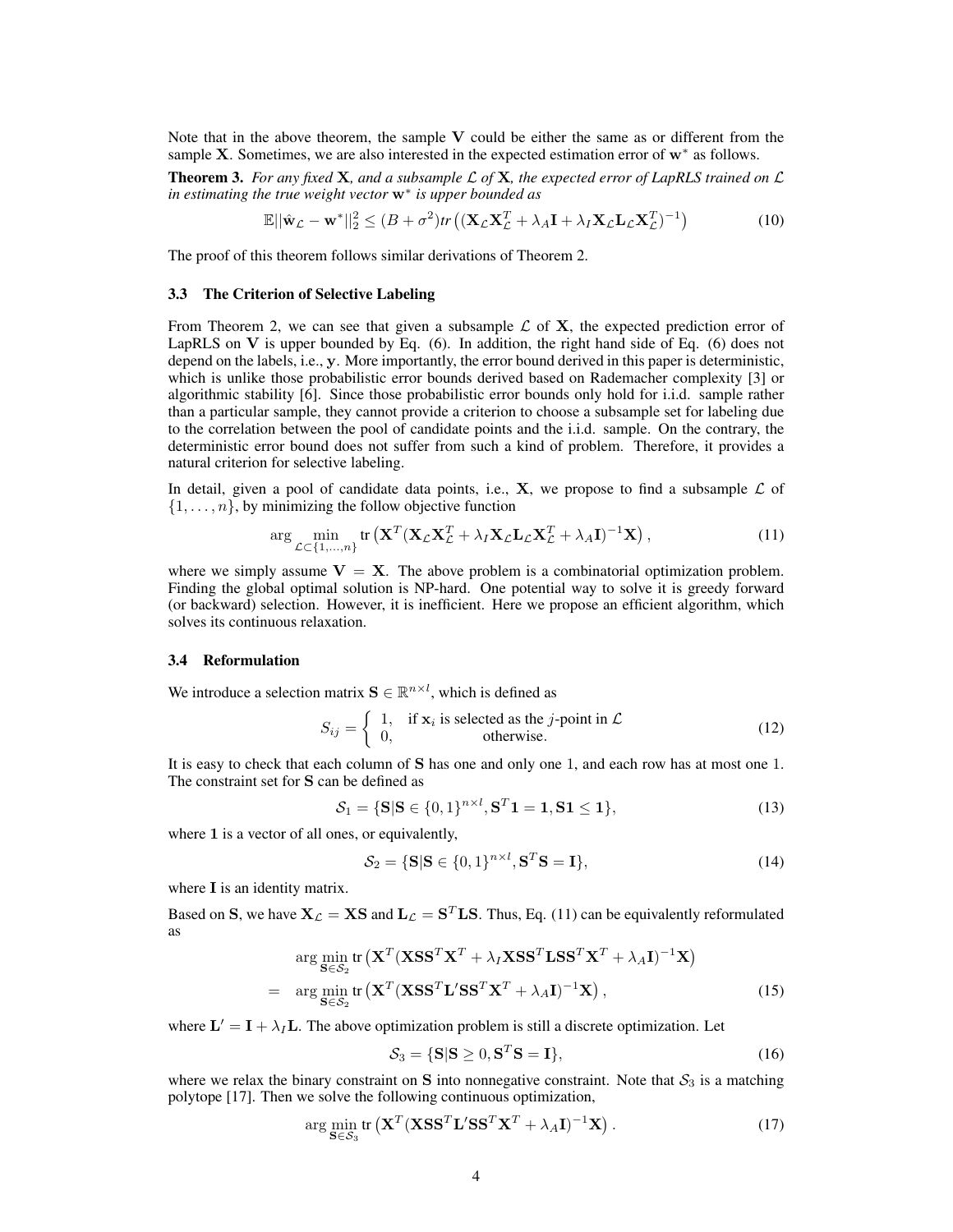We derive a projected gradient descent algorithm to find a local optimum of Eq. (17). We first ignore the nonnegative constraint on **S**. Since  $\tilde{\mathbf{S}}^T \mathbf{S} = \mathbf{I}$ , we introduce a Lagrange multiplier  $\mathbf{\Lambda} \in \mathbb{R}^{l \times l}$ , thus the Lagrangian function is

$$
L(\mathbf{S}) = \text{tr}\left(\mathbf{X}^T (\mathbf{X} \mathbf{S} \mathbf{S}^T \mathbf{L}' \mathbf{S} \mathbf{S}^T \mathbf{X}^T + \lambda_A \mathbf{I})^{-1} \mathbf{X}\right) + \text{tr}\left(\mathbf{\Lambda} (\mathbf{S}^T \mathbf{S} - \mathbf{I})\right). \tag{18}
$$

The derivative of  $L(S)$  with respect to S is<sup>2</sup>

$$
\frac{\partial L}{\partial \mathbf{S}} = -2(\mathbf{X}^T \mathbf{B} \mathbf{X} \mathbf{S} \mathbf{S}^T \mathbf{L}' \mathbf{S} + \mathbf{L}' \mathbf{S} \mathbf{S}^T \mathbf{X}^T \mathbf{B} \mathbf{X} \mathbf{S}) + 2 \mathbf{S} \mathbf{\Lambda},\tag{19}
$$

where  $\mathbf{B} = \mathbf{A}^{-1} (\mathbf{X} \mathbf{X}^T) \mathbf{A}^{-1}$  and  $\mathbf{A} = \mathbf{X} \mathbf{S} \mathbf{S}^T \mathbf{L}' \mathbf{S} \mathbf{S}^T \mathbf{X}^T + \lambda \mathbf{I}$ . Note that the computational burden of the derivative is **A***<sup>−</sup>*<sup>1</sup> , which is the inverse of a *d × d* matrix. To overcome this problem, we use the Woodbury matrix identity [12]. Then **A***<sup>−</sup>*<sup>1</sup> can be computed as

$$
\mathbf{A}^{-1} = \frac{1}{\lambda} \mathbf{I} - \frac{1}{\lambda^2} \mathbf{X} \mathbf{S} \left( (\mathbf{S}^T \mathbf{L}' \mathbf{S})^{-1} + \frac{1}{\lambda} \mathbf{S}^T \mathbf{X}^T \mathbf{X} \mathbf{S} \right)^{-1} \mathbf{S}^T \mathbf{X}^T,
$$
(20)

where  $S<sup>T</sup>L'S$  is a  $l \times l$  matrix, whose inverse can be solved efficiently when  $l \ll d$ .

To determine the Lagrange multiplier **Λ**, left multiplying Eq. (19) by **S** *T* , and using the fact that  $S^T S = I$ , we obtain

$$
\Lambda = \mathbf{S}^T \mathbf{X}^T \mathbf{B} \mathbf{X} \mathbf{S} \mathbf{S}^T \mathbf{L}' \mathbf{S} + \mathbf{S}^T \mathbf{L}' \mathbf{S} \mathbf{S}^T \mathbf{X}^T \mathbf{B} \mathbf{X} \mathbf{S}.
$$
 (21)

Substituting the Lagrange multiplier  $\Lambda$  back into Eq. (19), we can obtain the derivative depending only on **S**. Thus we can use projected gradient descent to find a local optimal solution for Eq. (17). In each iteration, it takes a step proportional to the negative of the gradient of the function at the current point, followed by a projection back into the nonnegative set.

#### 3.5 Discretization

Till now, we have obtained a local optimal solution **S** *<sup>∗</sup>* by projected gradient descent. However, this  $S^*$  contains continuous values. In other words,  $S^* \in S_3$ . In order to determine which *l* data points to select, we need to project  $S^*$  into  $S_1$ . We use a simple greedy procedure to conduct the discretization: we first find the largest element in **S** (if there exist multiple largest elements, we choose any one of them), and mark its row and column; then from the unmarked columns and rows we find the largest element and also mark it; this procedure is repeated until we find *l* elements.

## 4 Related Work

We notice that our proposed method shares similar spirit with *optimal experimental design*<sup>3</sup> in statistics [1, 20, 16], whose intent is to select the most informative data points to learn a function which has minimum variance of estimation, or minimum variance of prediction.

For example, *A-Optimal Design* (AOD) minimizes the expected variance of the model parameter. In particular, for ridge regression, it optimizes the following criterion,

$$
\arg\min_{\mathcal{L}\subset\{1,\ldots,n\}} \text{tr}\left((\mathbf{X}_{\mathcal{L}}\mathbf{X}_{\mathcal{L}}^T + \lambda_A \mathbf{I})^{-1}\right),\tag{22}
$$

where **I** is an identity matrix. We can recover this criterion by setting  $\lambda_I = 0$  in Theorem 3. However, the pitfall of AOD is that it does not characterize the quality of predictions on the data, which is essential for classification or regression.

To overcome the shortcoming of A-optimal design, Yu et al. [20] proposed a *Transdutive Experimental Design* (TED) approach. TED selects the samples which minimize the expected predictive variance of ridge regression on the data,

$$
\arg\min_{\mathcal{L}\subset\{1,\ldots,n\}}\text{tr}\left(\mathbf{X}^T(\mathbf{X}_{\mathcal{L}}\mathbf{X}_{\mathcal{L}}^T+\lambda_A\mathbf{I})^{-1}\mathbf{X}\right).
$$
\n(23)

 $2$ The calculation of the derivative is non-trivial, please refer to the supplementary material for detail.

<sup>&</sup>lt;sup>3</sup> Some literature also call it active learning, while our understand is there is no adaptive interaction between the learner and the oracle within optimal experimental design. Therefore, it is better to call it *nonadaptive* active learning.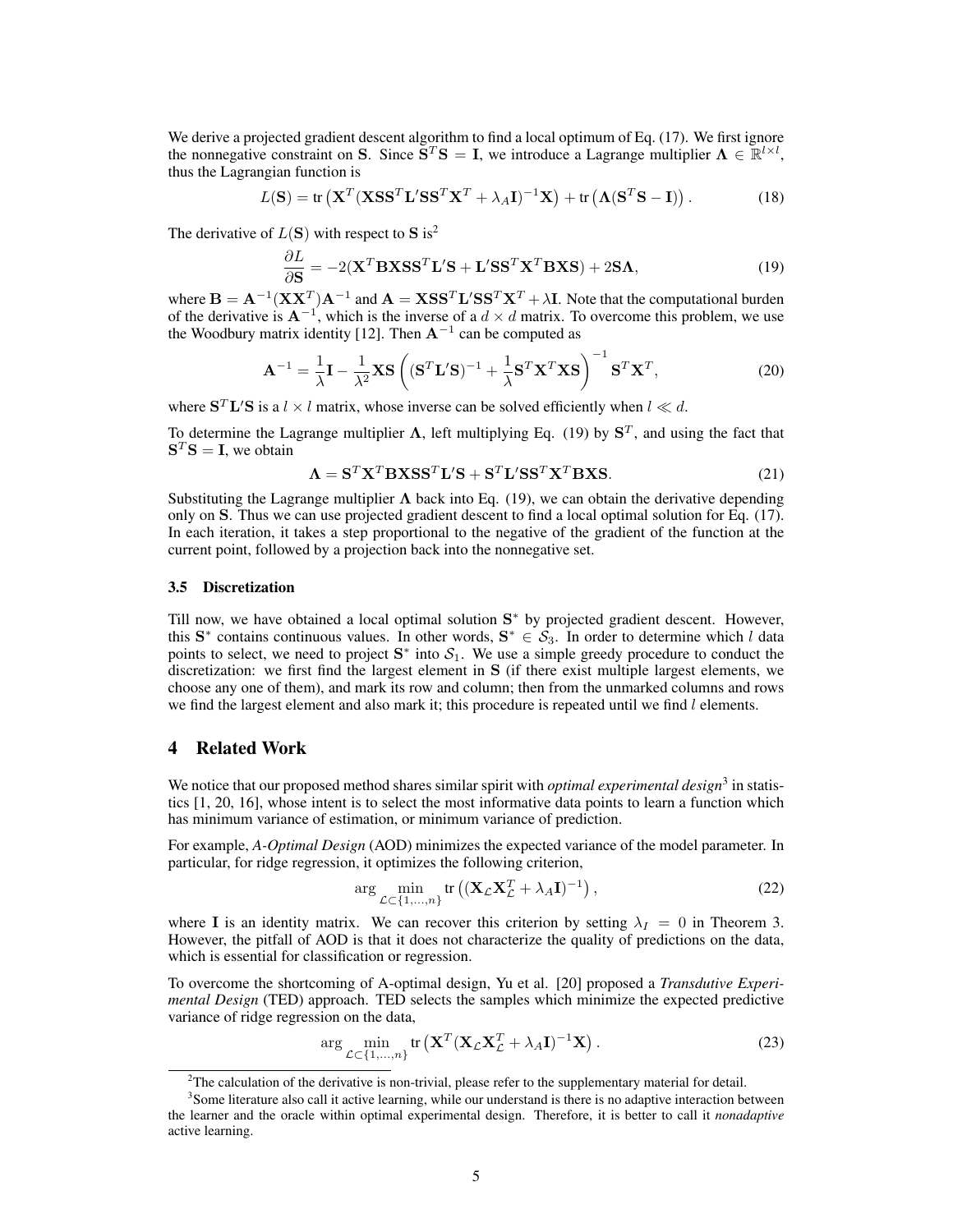Although TED is motivated by minimizing the variance of the prediction, it is very interesting to demonstrate that the above criterion is coinciding with minimizing the out-of-sample error bound in Theorem 2 with  $\lambda_I = 0$ . The reason is that for ridge regression, the upper bounds of the bias and variance terms share a common factor tr  $(X^T(X \zeta X^T_{\mathcal{L}} + \lambda_A I)^{-1}X)$ . This is a very important observation because it explains why TED performs very well even though its criterion is minimizing the variance of the prediction. Furthermore, TED can be seen as a special case of our proposed method.

He et al. [16] proposed *Laplacian Optimal Design* (LOD), which selects data points that minimize the expected predictive variance of Laplacian regularized least squares [4] on the data,

$$
\arg\min_{\mathcal{L}\subset\{1,\ldots,n\}} \text{tr}\left(\mathbf{X}^T(\lambda_I \mathbf{X} \mathbf{L} \mathbf{X}^T + \mathbf{X}_{\mathcal{L}} \mathbf{X}_{\mathcal{L}}^T + \lambda_A \mathbf{I})^{-1} \mathbf{X}\right),\tag{24}
$$

where the graph Laplacian **L** is computed on all the data points in the pool, i.e., **X**. LOD selects the points by  $\mathbf{X}_\mathcal{L} \mathbf{X}_\mathcal{L}^T$  while leaving the graph Laplacian term  $\mathbf{X} \mathbf{L} \mathbf{X}^T$  fixed. However, our method selects the points by  $X_{\mathcal{L}}X_{\mathcal{L}}^T$  as well as the graph Laplacian term i.e.,  $X_{\mathcal{L}}L_{\mathcal{L}}X_{\mathcal{L}}^T$ . This difference is essential, because our criterion has a strong theoretical foundation, i.e., minimizing the out-ofsample error bound of LapRLS. This explains the non-significant improvement of LOD over TED. Admittedly, the term  $X_{\mathcal{L}}L_{\mathcal{L}}X_{\mathcal{L}}^T$  in our method raised a challenge for optimization. Yet it has been well-solved by the projected gradient descent algorithm derived in previous section.

We also notice that similar problem was studied for graphs [13]. However, their method cannot be applied to our setting, because their input is restricted to the adjacency matrix of a graph.

## 5 Experiments

In this section, we evaluate the proposed method on both synthetic and real-world datasets, and compare it with the state-of-the-art methods. All the experiments are conducted in Matlab.

#### 5.1 Compared Methods

To demonstrate the effectiveness of our proposed method, we compare it with the following baseline approaches: Random Sampling (Random) uniformly selects data points from the pool as training data. It is the simplest baseline for label selection. A-Optimal Design (AOD) is a classic experimental design method proposed in the community of statistics. There is a parameter  $\lambda_A$  to be tuned. Transductive Experiment Design (TED) is proposed in [20], which is the state-of-the-art (non-adaptive) active learning method. There is a parameter  $\lambda_A$  to be tuned. Laplacian Optimal Design (LOD) [16] is an extension of TED, which incorporates the manifold structure of the data. Selective Labeling via Error Bound Minimization (Bound) is the proposed method. There are two tunable parameters  $\lambda_A$  and  $\lambda_I$  in both LOD and Bound.

Both LOD and Bound use graph Laplacian. To compute it, we first normalize each data point into a vector with unit *ℓ*2-norm. Then we construct a 5-NN graph and use the cosine distance to measure the similarity between data points throughout of our experiments.

Note that the problem setting of our study is to select a batch of data points to label without training a classifier. Therefore, we do not compare our method with typical active learning methods such as SVM active learning [19, 18] and agnostic active learning [2].

After selecting the data points by the above methods, we train a LapRLS [4] as the learner to do classification. There are two parameters in LapRLS, i.e.,  $\lambda_A$  and  $\lambda_I$ .

#### 5.2 Synthetic Dataset

To get an intuitive picture of how the above methods (except random sampling, which is trivial) work differently, we show their experimental results on a synthetic dataset in Figure 1. This dataset contains two circles, each of which constitutes a class. It has strong manifold structure. We let the compared methods select 8 data points. As can be seen, the data points selected by AOD are concentrated on the inner circle (belonging to one class), which are not able to train a classifier. The data points selected by TED, LapIOD and Bound are distributed on both inner and outer circles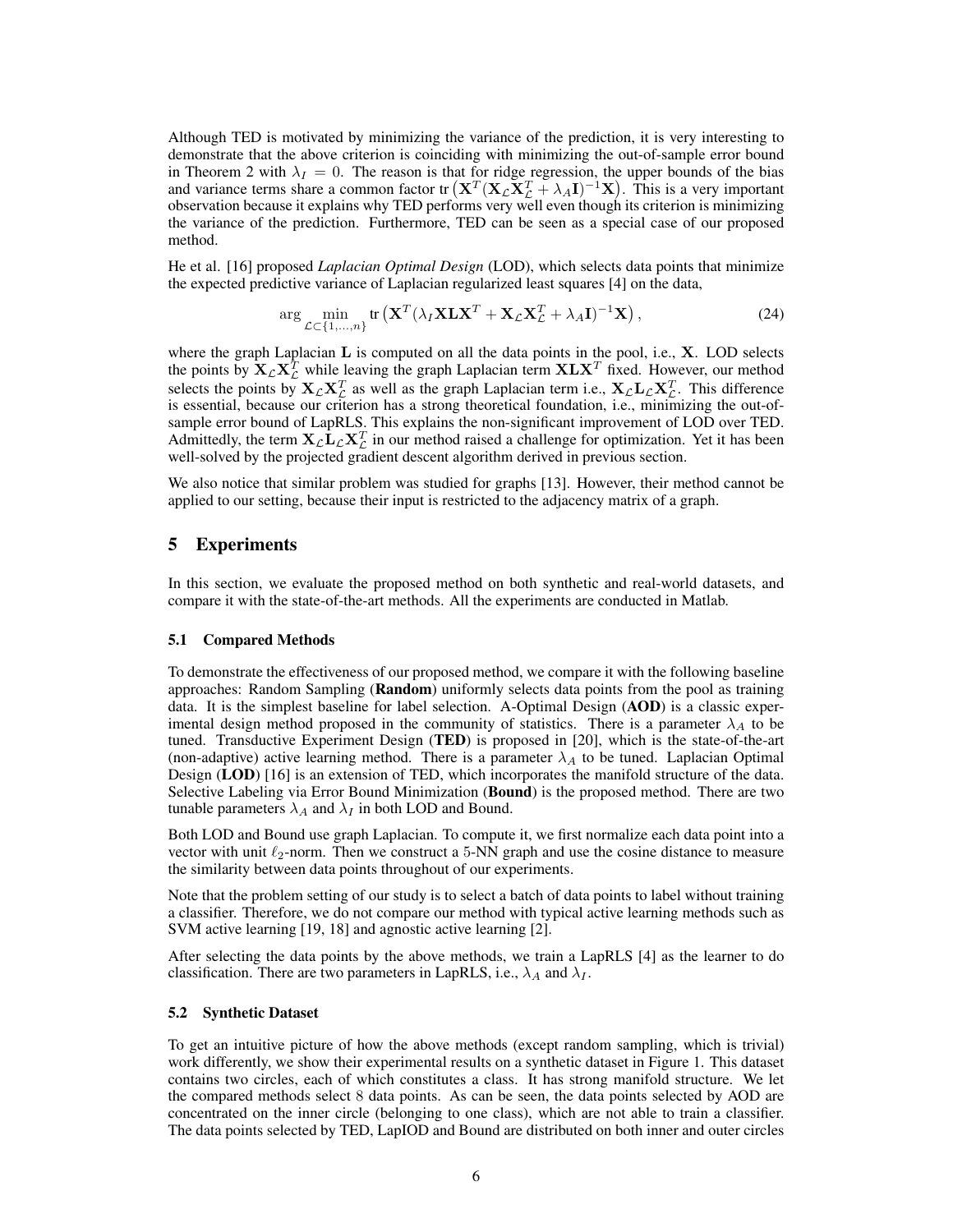

Figure 1: Selected points (the red marks) on the two circles dataset by (a) AOD; (b) TED; (c) LOD; and (d) Bound.

(belonging to different classes), which are good at training a learner. Furthermore, the 8 data points selected by Bound are uniformly distributed on the two circles, four from the inner circle, and the other four from the outer circle, which can better represent the original data.

### 5.3 Real Datasets & Parameter Settings

In the following, we use three real-world benchmark datasets to evaluate the compared methods.

wdbc is the Wisconsin Diagnostic Breast Cancer data set, which is from UCI machine learning repository<sup>4</sup>. It aims at predicting the breast cancer as benign or malignant based on the digitalized images. There are 357 positive samples and 212 negative samples. Each sample has 32 attributes.

ORL face database<sup>5</sup> contains 10 images for each of the 40 human subjects, which were taken at different times, varying the lighting, facial expressions and facial details. The original images (with 256 gray levels) have size  $92 \times 112$ , which are resized to  $32 \times 32$  for efficiency.

Isolet was first used in [11]. It contains 150 people who spoke each letter of the alphabet twice. The speakers are grouped into sets of 30 speakers each, and we use the first group, referred to Isolet1. Each sample is represented by a 617-dimensional feature vector.

For each data set, we randomly select 20% data as held-out set for model selection, and the rest 80% data as work set. In order to randomize the experiments, in each run of experiments, we restrict the training data (pool of candidate data points) to be selected from a random sampling of 50% work set (which accounts for  $40\%$  of the total data). The remaining half data  $(40\%$  of the total data) is used as test set. Once the labeled data are selected, we train a semi-supervised version of LapRLS, which uses both labeled and unlabeled data (all the training data) for manifold regularization. We report the classification result on the test set. This random split was repeated 10 times, thus we can compute the mean and standard deviation of the classification accuracy.

The parameters of compared methods (See Section 5.1) are tuned by 2-fold cross validation on the held-out set. For the parameters of LapRLS, we use the same parameters of LOD (or Bound) for LapRLS. For the wdbc dataset, the chosen parameters are  $\lambda_A = 0.001, \lambda_I = 0.01$ . For ORL,  $\lambda_A = 0.0001, \lambda_I = 0.001$ . For Isolet1,  $\lambda_A = 0.01, \lambda_I = 0.001$ .

For wdbc, we let the compared methods incrementally choose *{*2*,* 4*, . . . ,* 20*}* points to label, for ORL, we incrementally choose *{*80*,* 90*, . . . ,* 150*}* points for labeling, and for Isolet1, we choose *{*30*,* 40*, . . . ,* 120*}* points to query.

### 5.4 Results on Real Datasets

The experimental results are shown in Figure 2. In all subfigures, the x-axis represents the number of labeled points, while the y-axis is the averaged classification accuracy on the test data over 10 runs. In order to show some concrete results, we also list the accuracy and running time (in second) of all the compared methods on the three datasets with 2, 80 and 30 labeled data points respectively in

<sup>4</sup> http://archive.ics.uci.edu/ml/

<sup>5</sup> http://www.cl.cam.ac.uk/Research/DTG/attarchive:pub/data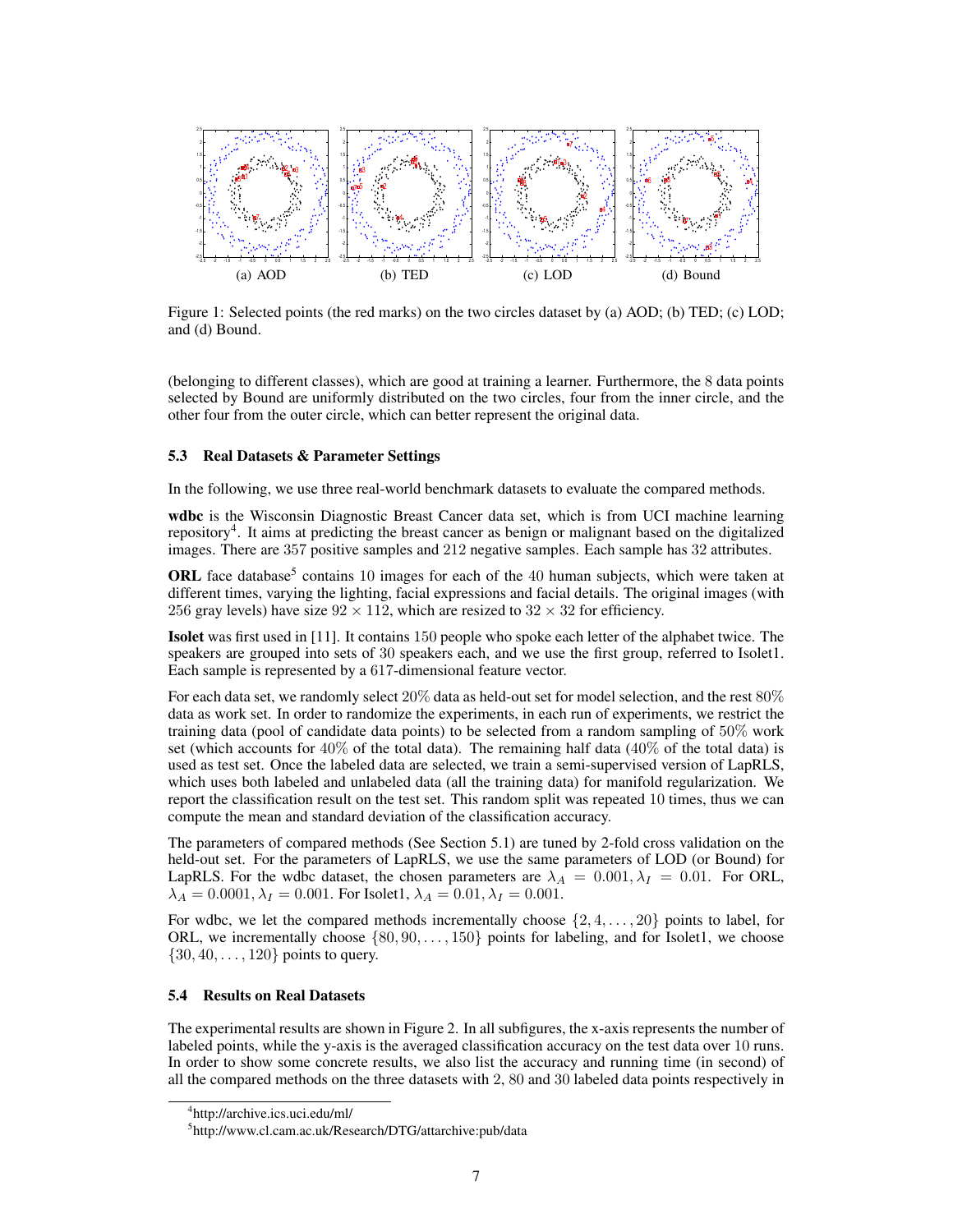

Figure 2: Comparison of different methods on (a) wdbc; (b) ORL; and (c) Isolet1 using LapRLS.

Table 1: Classification accuracy  $(\%)$  and running time (in second) of compared methods on the three datasets.

| Dataset    | wdbc (2 labeled)  |      | ORL (80 labeled) |      | Isolet1 (30 labeled) |      |
|------------|-------------------|------|------------------|------|----------------------|------|
|            | Acc               | time | Acc              | time | Acc                  | time |
| Random     | $69.47 \pm 14.56$ |      | $72.00 + 4.05$   |      | $44.36 \pm 3.09$     |      |
| AOD        | $68.59 + 12.46$   | 0.0  | $65.17 + 3.14$   | 32.2 | $40.27 + 2.24$       | 7.4  |
| <b>TED</b> | $68.33 \pm 10.68$ | 0.0  | $80.33 + 2.94$   | 39.6 | $55.98 + 2.54$       | 41.1 |
| <b>LOD</b> | $63.48 \pm 8.38$  | 0.1  | $80.25 \pm 2.64$ | 41.7 | $57.79 \pm 1.87$     | 41.5 |
| Bound      | $88.68 \pm 2.82$  | 0.3  | $83.25 + 3.17$   | 23.4 | $61.99 + 2.14$       | 17.4 |

Table 1. For each dataset, we did paired t-tests between the proposed method and the other methods in the 95% confidence interval. If it is significant over all the other methods, the corresponding entry of Bound is bolded.

We observe that the proposed selective labeling method greatly outperforms the other methods at most cases. AOD is usually worse than random sampling. The reason is that minimizing the variance of model parameter does not guarantee the quality of predictions on the data. TED performs very well. As we mentioned before, the criterion of TED coincides with minimizing the out-of-sample error bound of ridge regression. This explains its good empirical performance. The performance of LOD is slightly better than TED. This is because LOD incorporates the geometric structure into TED. The superior performance of our method is attributed to its theoretical foundation, which guarantees that the learner (LapRLS) can achieve small error on the test data. In addition, the running time of our method is comparable to or even less than the running time of the other methods.

One may argue that the above comparison is not fair because we use LapRLS as the learner, which tends to fit the proposed method. Therefore, we also compare different methods using ridge regression (RR) as the learner. We find that our proposed method is also much better than the other methods using RR. For the space limit, we omit the results here and put them in the supplemental material.

### 6 Conclusions

The main contributions of this paper are: (1) We present a deterministic out-of-sample error bound for LapRLS; (2) we present a selective labeling method by minimizing this upper bound; and (3) we present a simple yet effective algorithm to optimize the criterion for selective labeling.

## Acknowledgement

The work was supported in part by U.S. National Science Foundation grants IIS-0905215, CNS-0931975, the U.S. Army Research Laboratory under Cooperative Agreement No. W911NF-09-2- 0053 (NS-CTA), the U.S. Air Force Office of Scientific Research MURI award FA9550-08-1-0265, and MIAS, a DHS-IDS Center for Multimodal Information Access and Synthesis at UIUC. We would like to thank the anonymous reviewers for their helpful comments.